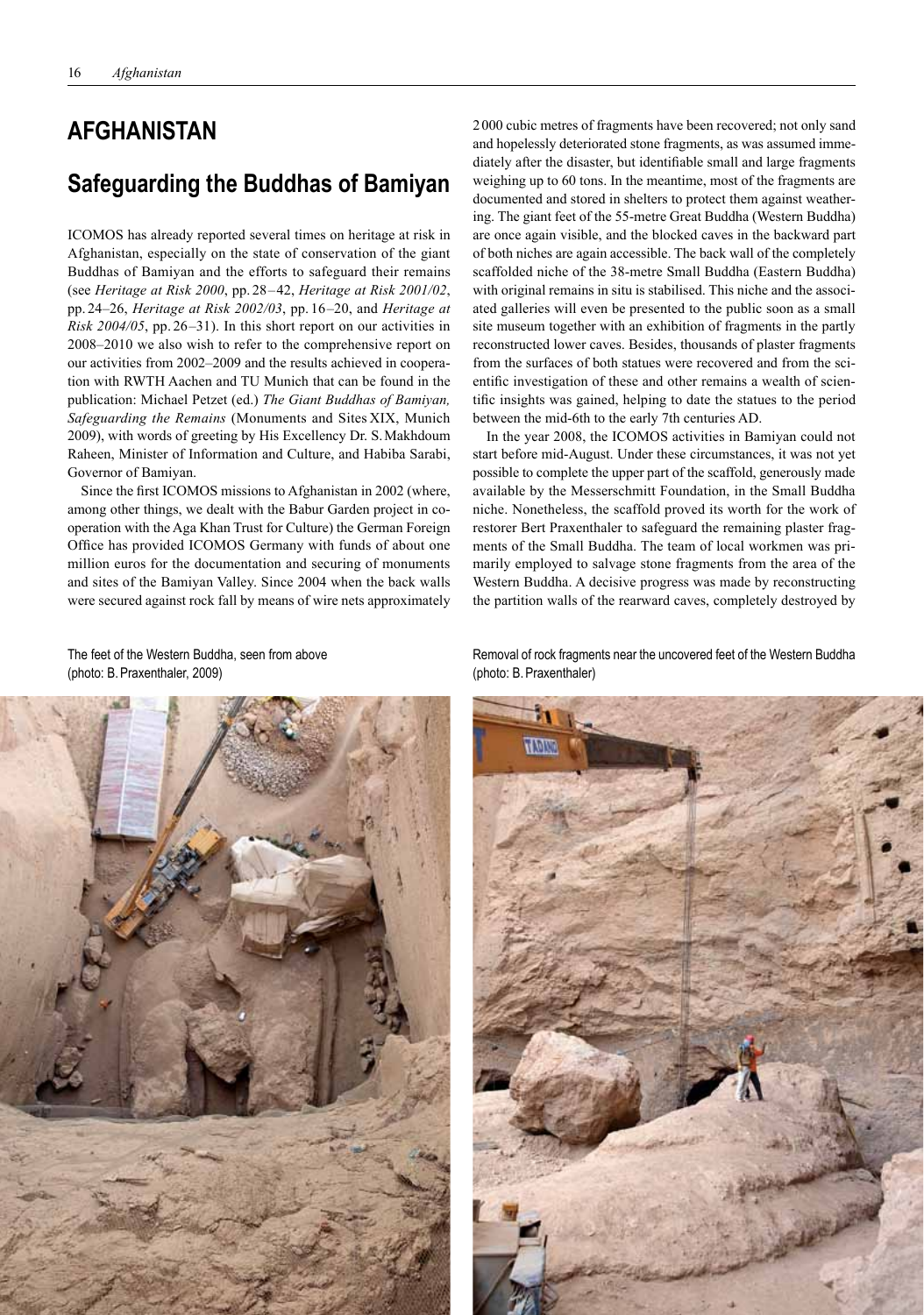

Anastylosis of the Western Buddha, first considerations (B.Praxenthaler)

the explosions in 2001. Also for structural reasons this work was a necessary precondition for stabilising the back wall with its remains of the Buddha statue.

In 2009–2010, ICOMOS could continue the work thanks to a contract of June 2009 of 400,000 USD within the framework of Phase III of the Japan Fund-in-Trust project "Safeguarding the Cultural Landscape and Archaeological remains of the Bamiyan Valley", including six tasks. *The stabilisation and conservation measures on the back wall of the Eastern Buddha niche* (task 1) were completed at the end of July 2010. The bad condition of the upper area, the state of which only became clear after the scaffold had been fully erected, led (after consultation with Prof Edwin Fecker and Prof Claudio Margottini) to a triplication of anchors and drillings compared to the original plans. At the start of the mission in April 2010 the scaffold, which for security reasons had been partly dismantled in October and November 2009, was completely reassembled and enlarged by additional temporary scaffolds. A working group, including restorer Bert Praxenthaler and Afghan stonemason Mujtabah Mirzai, backfilled small cracks, grouted gaps, placed needles and drilled anchor holes. Depending on the size of the cracks either Ledan or different mortars were used. All loose and unstable areas of the back wall were connected among each other and with the back wall. 44 anchors were driven into the rock with a total length of c. 200 m and 15.5 t of special mortar were injected into gaps and cracks. The drillings served especially to fill the great tectonic fissure 4m behind the niche's back wall, open from below and visible in the ceilings of the rearward caves. The fragments of the head still in situ were highly unstable: Continuing to remove the loose rubble would have meant digging deeper and deeper into the remains and eventually losing most of them. For that reason, we decided to stabilise the outside sections by means of Ledan injections and afterwards backfilling them also with Ledan through drillings. Consequently, this very sensitive area could also be stabilised. *The safety and stabilisation measures for the path leading up and down the Eastern Buddha niche* (task 2) via stairs and corridors were largely completed, including the very difficult safeguarding of the

upper crossing. Not yet completed is the safeguarding of the visitor passage on the ground floor in front of the caves behind the feet of the statue. *The Conservation and documentation of rock fragments* (task 3) will continue to be an important responsibility. The documentation of the salvaged fragments in due consideration of

Niche of the Eastern Buddha with scaffolding (photo: B.Praxenthaler)

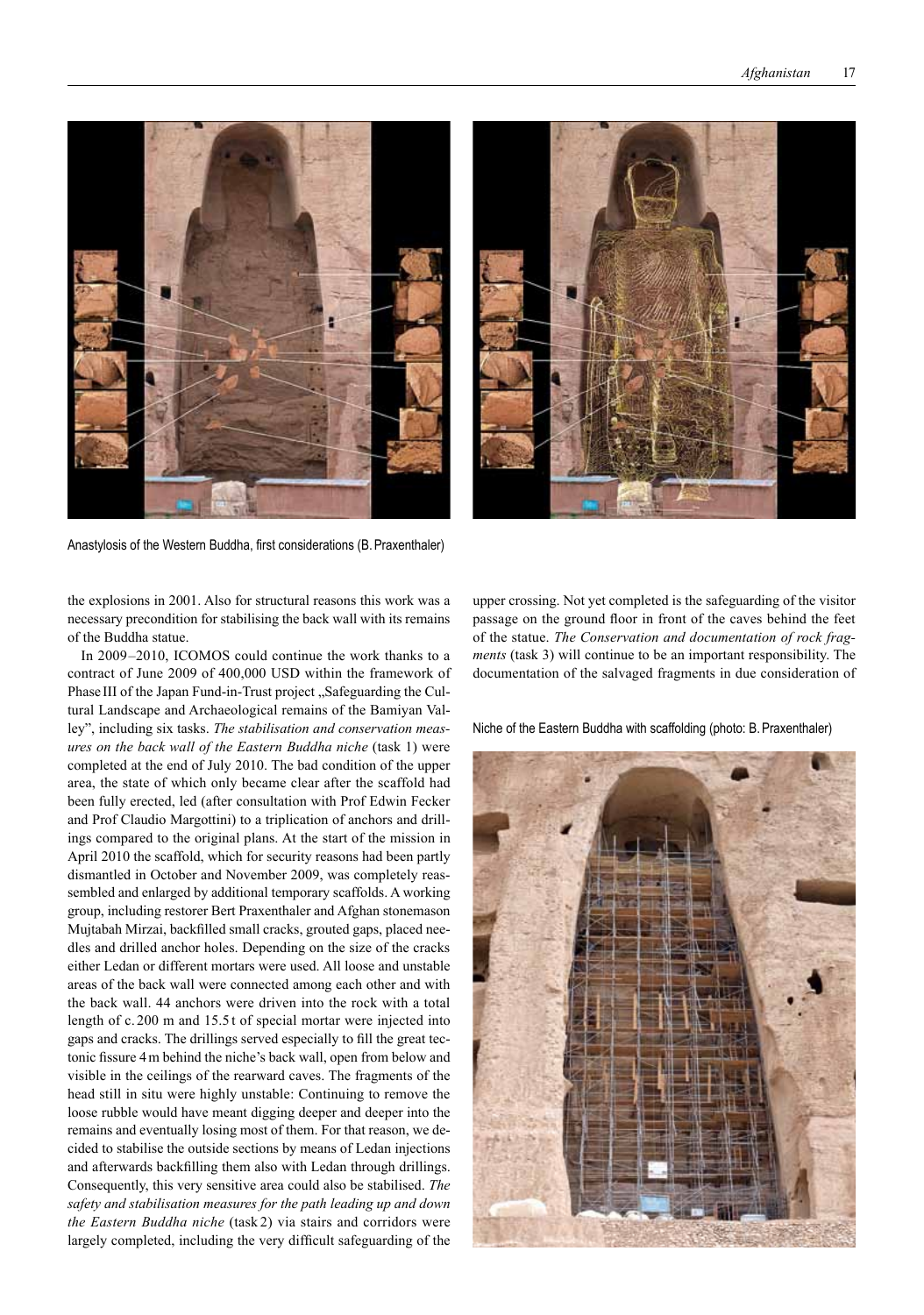

Repair of an Islamic mausoleum on the plain in front of the cliff (photo:M. Mirzai)



View of the cultural landscape of the Bamiyan Valley, in the foreground the old bazaar (photo: B. Praxenthaler)

the geological and rock-magnetic characteristics has not yet been completed. In the matter of the so far unsolved critical question of stabilising the stone fragments, which are extremely fragile and under the influence of humidity dissolve into sand (even simple lifting is dangerous) a breakthrough could be achieved: The only appropriate procedure for stabilising the fragments appears to be the total impregnation with silica acid ester (KSE) in a vacuum chamber, a newly developed method that has been successfully tested by the team of Prof. Erwin Emmerling. *Semi-permanent shelters for the Western Buddha fragments* (task 4) are now available after the erection of an additional hall for the salvaged fragments. *A permanent crane in the Eastern Buddha niche for maintenance / conservation access* was planned in the form of a very simple and reversible solution. Edmund Melzl, restorer in the ICOMOS team, investigated the state of the *Kakrak Buddha niche* (task 6). Finally in 2010, by request of the local inhabitants two ruinous Islamic mausoleums (Jafa Bieg and Khoschkharid Bieg) on the plain in front of the Western Buddha were restored. All these tasks were part of the step-by-step

strategy defined in the recommendations of the UNESCO/ICOMOS 8th Expert Working Group (Munich, 25/26 March 2010). One further recommendation was "that as soon as the Eastern Buddha niche has been stabilised, work should start for the consolidation of the Western Buddha as a matter of priority." In any case, before other measures the imminent danger for visitors to the caves caused by stone fall from the not yet treated rear wall of the Western Buddha niche will need to be averted: loose stone material that is of no relevance for the entirely lost original surface on the back wall (only on the right side a fold of the Buddha's cloak has been preserved) should be removed by climbers abseiling from the top of the cliff.

As in previous meetings the Bamiyan Working Group also discussed long-term solutions for the conservation and presentation of the two Buddha niches and recommended that "consideration be given in particular to the presentation of the remains of the two Buddha statues, including by their possible partial anastylosis". In the case of the Bamiyan Buddhas an anastylosis in the sense of art. 15 of the Venice Charter (=reassembling the fragments) seems indeed the most obvious solution, because before the destruction in 2001 the statues had only been partly preserved due to losses in previous centuries. Consequently, a complete reconstruction of an "original" state unknown in important details (faces, hands, etc) is not possible. Besides, the remains of the Buddhas as important witnesses to Afghan history will play an important role for future tourism, even in their fragmentary condition. Under these circumstances, the concept of an anastylosis remains an appropriate solution, not least because the alternative of a museum presentation does not seem to make much sense, given the gigantic masses of stone material.

The necessary decisions on further steps to secure and preserve the Giant Buddhas of Bamiyan lie in the hands of the Afghan government. Also in this case ICOMOS is acting as advisory body to UNESCO, can give advice within the framework of the international principles of preservation and evaluate with its experts the technical possibilities as well as make use of its experiences gathered from measures undertaken with funds from the German Foreign Office and UNESCO. The so far successful work of the ICOMOS team has only been possible thanks to the good cooperation with all our partners and friends; with our Japanese colleagues also working in the Bamiyan Valley, the team of Prof. Maeda looking after the remains of wall paintings in the countless caves; thanks to the close cooperation with the colleagues of the Afghan Conservation Department, most of all Abdul Ahad Abassi (Dept. of Historic Monuments), Wasay Feroozi (Preservation of Cultural Heritage) and Mohammad N. Rasuli (Institute of Archaeology), and last but not least thanks to the cooperation with our Afghan architect Ozod Sekandar Seradj and his team, and the many Afghan craftsmen and workers.

At the end of this short report we should not forget that a lot still needs to be done in the Bamiyan Valley, which is on the list of World Heritage in Danger. This was also rightly pointed out by Governor Habiba Sarabi in the above-mentioned preface to our publication, where she named Ghul Ghula City, the Kakrak Buddha site, Shahr-e-Zuhak and Shahr-e-Sarkhoshak etc, not to forget the historic centre of Bamiyan, including the old bazaar that could develop into a meaningful and necessary area of the World Heritage. Without totally removing the ruinous character of this bazaar with its arcades that are reminiscent of antique sites, this area could possibly be revitalised with a museum (avoiding disturbing new buildings) and with workshops for craftsmen working with traditional techniques.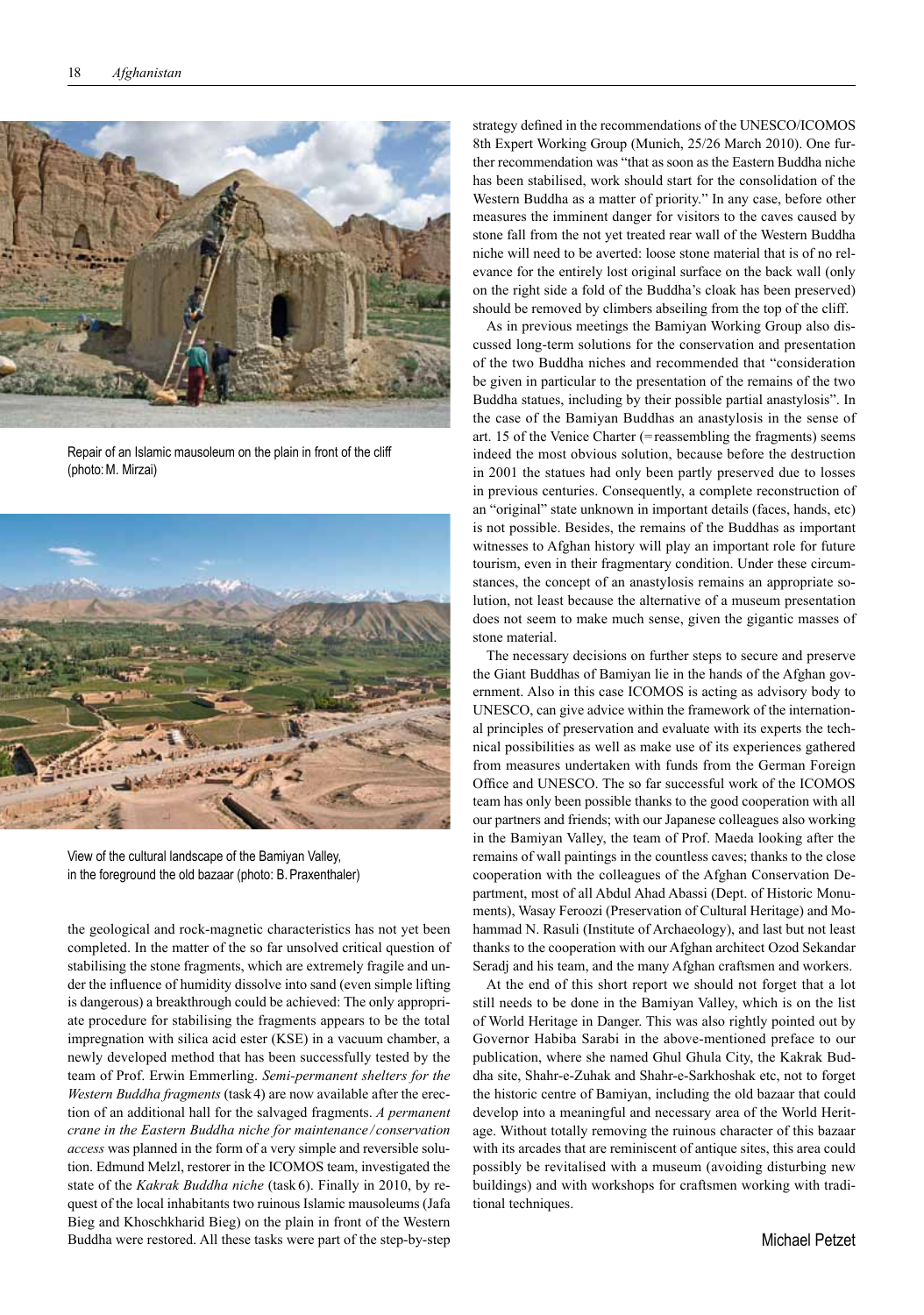(abridged version of a speech at the International Conference for the Safeguarding of Afghanistan's Cultural Heritage, Serena Hotel, Kabul, 18October 2010)

## **Mès Ainak: deux défis, une solution?**

Situé à une cinquantaine de kilomètres au Sud de Kaboul dans la province du Logar, Mès Ainak est une des plus grande réserve de minerai de cuivre connue à ce jour. En 2008 une concession d'exploitation a été accordée par le gouvernement afghan afin qu'une

société minière chinoise MCC puisse en entreprendre l'exploitation.

Les investissements réalisés pour ce projet sont énormes (plus de 4milliards de \$US) et les profits que peut en espérer l'état afghan leurs sont proportionnels. C'est l'économie afghane tout entière qui devrait bénéficier de cette manne que ce soit directement (royalties, emplois créés) ou indirectement. Cependant de nombreux obstacles restent à lever avant de voir se mettre réellement en marche cet ambitieux projet industriel. De nouvelles routes devront être créées, une ligne de chemin de fer construite, une centrale électrique installée et surtout la sécurité des biens et des personnes garanties.

D'ores et déjà le site a été sécurisé, les terrains déminés et plus de 1600 policiers en protègent les abords, la réalisation des infrastructures devrait elle prendre un peu plus de temps mais est déjà bien planifiée. Le défi industriel qu'est le projet Mès Ainak est donc en

Vue générale du site de Mès Ainak, sur la droite le camp chinois, sur la gauche la partie centrale du site archéologique (photo: DAFA)



Vue aérienne du monastère de Kafiriat Tepe (photo: DAFA)

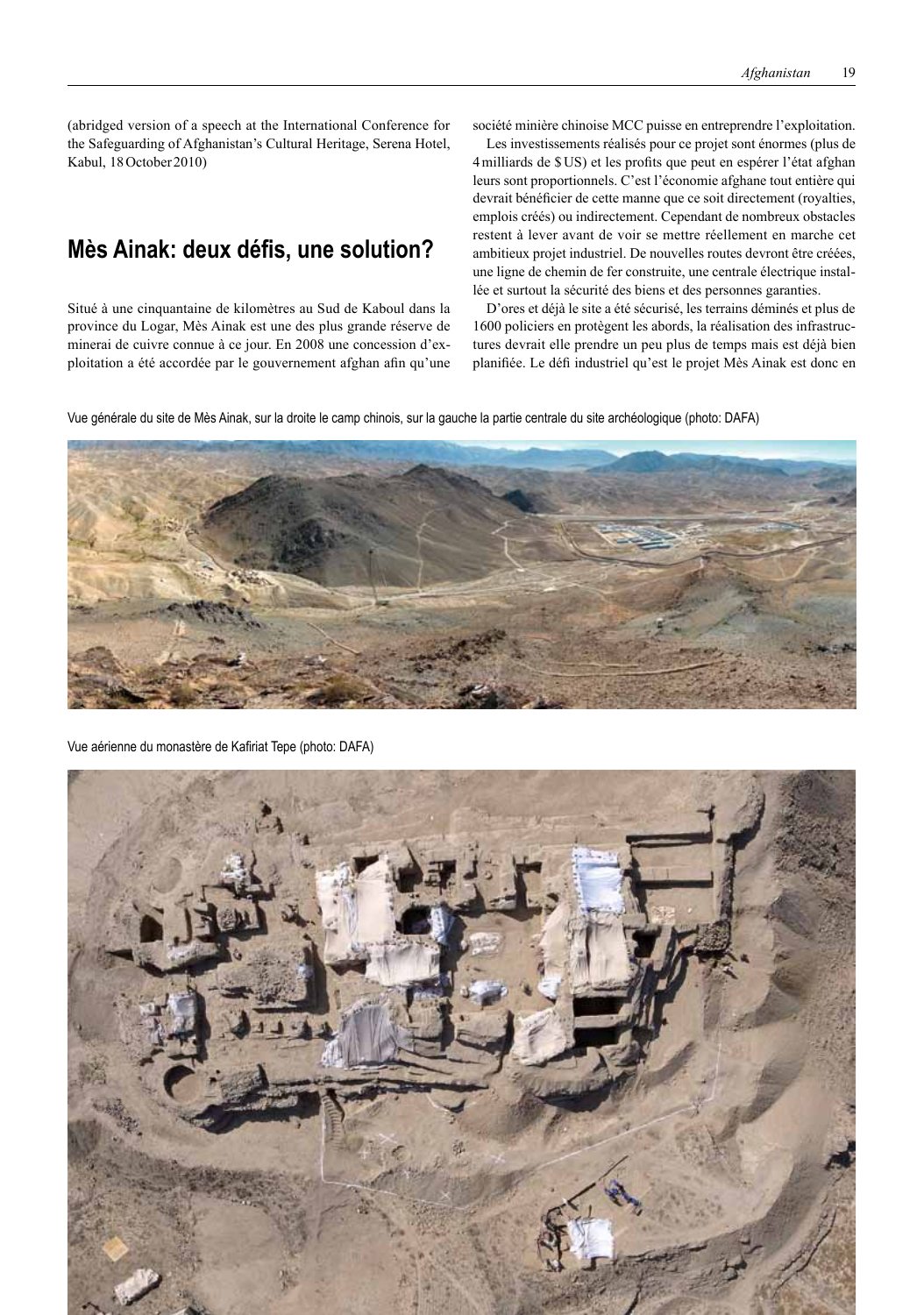

Bouddha en place (photo: DAFA)

Figurine en argile (photo: DAFA)



mesure d'être relevé, mais avant de vraiment entreprendre les tra vaux d'exploitation de la mine il reste un deuxième défi à relever : c'est celui de l'archéologie.

Le site de Mès Ainak a été signalé à l'attention des archéologues dès 1963, il est fait mention alors de la, présence de maçon neries anciennes. Il faut, cependant, attendre les années 70 et les prospections menées par des géologues russes et français pour que soit repéré des traces d'une exploitation ancienne du cuivre et des constructions attestant de l'existence à cet endroit d'une agglo mération importante. Pendant la guerre et même jusqu'au début des années 2000 des objets archéologiques provenant de fouilles clandestines réalisées à Mès Ainak furent signalés aux autorités afghanes, certains même purent être saisis en douane. L'examen des pièces saisies montrait que de toute évidence de très importants monastères bouddhiques pouvaient se trouver à cet endroit.

En 2004 une visite des archéologues de l'Institut d'Archéologie Afghan permis de confirmer cette hypothèse, sans pour autant qu'il leur soit possible d'intervenir efficacement pour les faire cesser. Ce n'est qu'avec la signature de l'accord minier entre le gouvernement afghan et la compagnie minière chinoise et la sécurisation du site qu'il fut possible de mener une véritable reconnaissance archéolo gique des terrains.

A partir d'Avril 2009, une première campagne de fouille fut en treprise à l'intérieur de la zone où se fera l'exploitation minière, sur le site de Gol Hamid, très vite des constructions appartenant à un monastère bouddhique furent dégagées. De nombreuses statues de terre crue, des peintures murales et un abondant matériel archéolo gique furent dégagés, confirmant l'importance de cette zone.

En 2010, la fouille repris sur le site de Kafiriat tepe, près du vil lage de Baba wali, à 900 mètres au nord de Gol Hamid. La fouille commencée en mai se poursuit actuellement. Un monastère boudd hique de plan sub-rectangulaire a été dégagé, il couvre environ 4000 m<sup>2</sup>. Ses maçonneries sont conservées, par endroit, sur plus de quatre mètres et bien qu'il ait été pillé il a livré une très abondante décoration constituée de statues de terre crues, de peintures murales et de quelques statues en pierre. Une première analyse du mobilier suggère qu'il a été fréquenté du IIéme au VIIéme siècle de notre ère au moins.

A la suite de ces travaux il a été réalisé, à la demande de la Banque mondiale, une évaluation archéologique de l'ensemble du site de Mès Ainak afin de confronter les résultats obtenus avec les projets d'exploitation élaborés par la compagnie MCC.

A l'issue de cette étude 19 zones archéologiques ont été iden tifiées, couvrant une superficie supérieure à 400 000 m<sup>2</sup>, avec par endroit des dépôts archéologiques observables sur une épaisseur de 15m. Les zones les plus importantes et les plus denses, archéo logiquement parlant, correspondent aux secteurs qui seront com plètement terrassés lors de l'exploitation de la mine. Il faut donc envisager de trouver une solution archéologique acceptable pour ce site exceptionnel.

D'ores et déjà il a été établi que certaines zones archéologiques seront peu ou pas touchées par le projet minier, on peut envisager qu'elles soient protégés par des enceintes grillagées permettant en outre de visualiser clairement leur localisation.

Les zones archéologiques situées à l'emplacement des zones exploitées par la compagnie minières seront fouillées en totalité sur une période de temps de trois ans. L'essentiel des vestiges ar chéologiques seront démontés et une présentation en sera faite sur un grand espace d'une superficie de 10 ha où seront construits, en outre, des bâtiments de stockage pour le matériel archéologique et un musée. L'ampleur du terrain devrait permettre de reproduire à l'échelle le monastère de Kafiriat Tepe. D'ores et déjà des tech -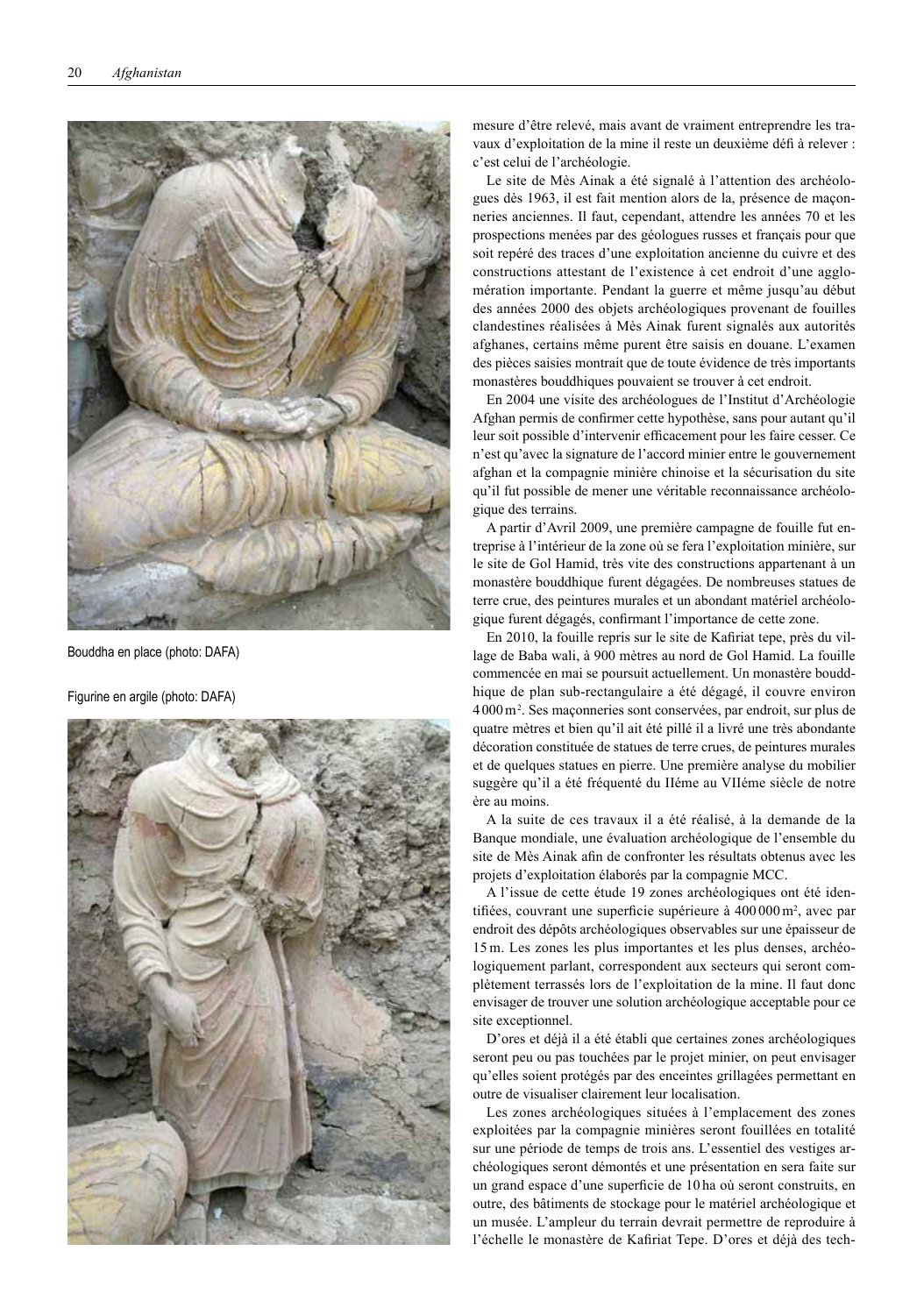niques de représentation en trois dimensions des principaux monu ments ont été testées. Elles permettront d'avoir une documentation très précise et des images très fidèles des objets trouvés en cour de fouilles, mais aussi des architectures dégagées ainsi que de la topo graphie primitive du site.

Prévues pour débuter dans les tout prochains les opérations de fouille devraient être menées, au moins dans un premier temps, par des équipes afghanes assistées de spécialistes et de techniciens venus d'autres pays, d'ores et déjà une participation chinoise est envisagée. A terme cette opération devrait être entièrement afghane le chantier de Mès Ainak pouvant être un formidable terrain d'en traînement pour les jeunes archéologues afghans.

Au-delà de la fouille et de la levée de l'hypothèque archéologique sur les terrains qui devraient être exploités par la compagnie mi nière, se pose la question de l'exploitation scientifiques des données recueillies et de la conservation du matériel archéologique, et en particulier des nombreuses statues de terre crues qui ont été déga gées et dont on peut penser que le nombre ne cessera d'augmenter avec le développement de la fouille.

Pour faire face au premier de ces problèmes, il a été suggéré la constitution d'un comité scientifique dirigé par le Ministère de la Culture Afghan: il aura pour tâche de veiller à la bonne conduite des fouilles, à l'exploitation et à la publication de ses résultats.

La bonne conservation du matériel archéologique sera garantie par la mise en place dès le début de l'opération d'une équipe de res taurateurs afghans assistés par des spécialistes étrangers qui dès leur découverte prendront en charge les objets les plus fragiles et met tront en œuvre les traitements nécessaires depuis le terrain jusqu'au transfert définitif de ces pièces dans un musée où des dépôts spécia lement prévus pour cet usage.

Le projet qui se met en place à Mès Ainak est nouveau pour l'Afghanistan. Il l'est de manière générale pour ce qui est de l'ar chéologie de sauvetage par son ampleur, par le nombre des parte naires qui y sont impliqués et par les incidences considérables qu'il pourrait avoir pour l'Afghanistan. L'avenir nous dira ce qu'il en est.

## Philippe Marquis DAFA

See also the following article on this topic in *Science Magazine*:

*A decade after the Taliban destroyed the famous Bamiyan Buddhas – two massive statues that have stood sentry in an Afghan valley for 1 500 years – archaeologists are warning that Afghan antiquities are again at risk. This time the threat comes from a venture blessed by the Western-backed Afghan government. A Chinese company in tends to blow up an ancient Buddhist monastery south of Kabul to make way for a massive copper mine. The plan has sparked outrage among Afghan and French archaeologists, who have recently un covered more than 100 statues within a large religious complex that includes seven stupas, or tombs built to house the relics of saints.*

*In their first public talk on the finds at a recent meeting here, excavation leaders called for an international meeting to galvanize support for the site. And French officials intended to raise concerns about the impending demolition at a meeting of foreign ministers* 

Statues de terre crues dégagées (photos: M. Jansen)

Constructions du monastère bouddhique (photos: M. Jansen)